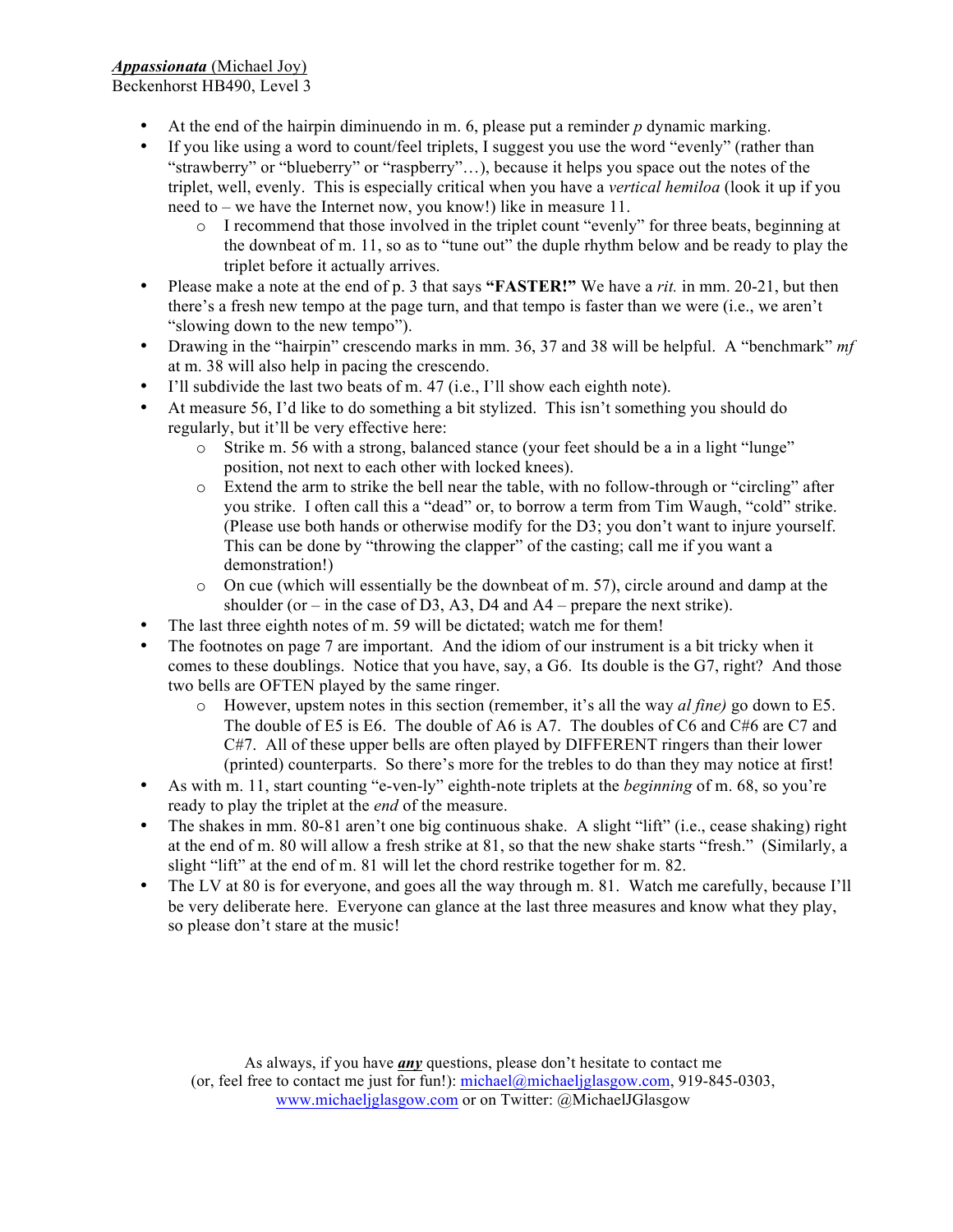## *Come, Emmanuel* (arr. Michael J. Glasgow)

Ring Praise! RP7534, Level 3- (Full score and parts, RP7534FS; Alternative keyboard strings, RP7534K)

First and foremost, be sure your ringers are well-acquainted with both tunes: Twila Paris's *Come, Emmanuel* and the VENI EMMANUEL plainchant *("O Come, O Come, Emmanuel").* See if they can pick out all of the melodic fragments and interweaving of the melodies.

If you use all strings parts, you needn't use the keyboard/synthensizer strings.

Something we decided to do at the 2016 RingFest event which commissioned/premiered the work was the following, so bring "singing stick" dowels and we'll see about this:

- BEFORE THE PIECE BEGINS:
	- o A3, E4 and A4 begin SB from silence on my cue.
	- o All ringers sing in **prime unison** with perfectly pure straight tone and starting on the A below middle C (which is actually A3, remember!) – *O come, O come, Emmanuel…and ransom captive Israel…that mourns in lonely exile here…until the Son of God appear."*
		- Yes, this is high for the tenor/bass singers, and low for the soprano/alto singers, so just let it be light and chanty, on the breath. Guys, use falsetto.
- The downbeat of measure 1 happens at the cadence, simultaneously with the syllable "-pear" in the text above.

Moving on with the piece:

- The second half of measure 5 always wants to come in early. Please, please especially if you're on the C5 – write in the counts for this measure.
- Measure 46: please write "WATCH!" or draw a pair of eyeballs or something. I'll start a hint of slowing here, and then *really* put on the brakes at m. 47. Wait for the downbeat before you go on; we have a fermata.
- Notice, treble ringers, that the upstemmed notes in 55-61 are played with mallets, and bells suspended (off the table). Don't worry about trying to damp these notes. Also, I'd use a harder mallet with a gentle stroke (rather than a soft mallet with a harder stroke). We want the tone to be "twinkly," not muted.
	- o Watch me for the downbeats of mm. 59-61 especially, and breathe with me as we prep the downbeat strike. It'll keep us all together.
- Please watch for the tempo change at m. 70 and then going into the "Moving ahead" section. There's no way to stay together unless everyone watches.
- Careful of the rhythm, treble, in m. 82. Though this has been played several times, this spot always tends to trip people up for some reason.
- The *molto rit.* starting in m. 88, and the *crescendo* starting in m. 89, CANNOT BE BIG ENOUGH. I dare you to try! I will subdivide measure 89, and we need to build to a true, brilliant *ff* at m. 90, with a slower, majestic tempo. This can truly make this a "mountaintop experience" for musicians and listeners alike!
- Three-octave choirs: consider the footnote on page 7 for your use at home; assuming, however, that we have at least a few choirs playing larger sets of bells, you can either tie as you'd normally do (according to the footnote), or rearticulate with everyone else who's ringing the higher bells.
- DE5 folks, the hairpins in mm. 114-115 are all about you. Please respond to that.
- Seven-octave choirs: check the final footnote!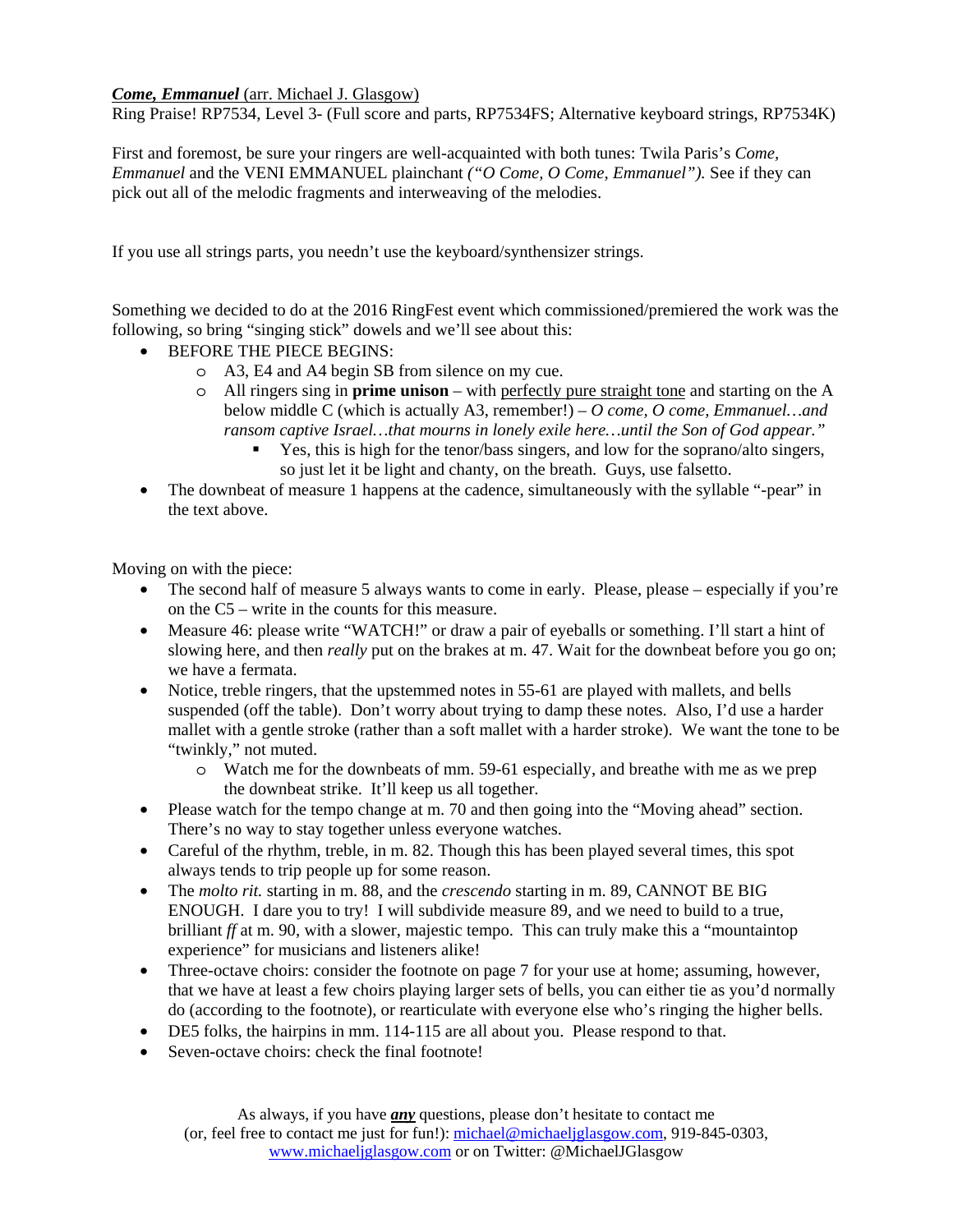## *I Will Arise and Go to Jesus* (Matthew Compton) AGEHR AG35313, Level 3

- I don't know that I'd call 76 bpm "Grave." We'll work within the room to come up with the right tempo for the opening, but consider the metronome marking about accurate, perhaps changing "Grave" to "Stately."
- Two mallets per ringer. Period. *I promise you that there is no way you will cleanly, accurately or musically play pages 3-4 with only one mallet. They need to alternate on the bells; please get into this habit right away, even (especially!) when practicing slowly!*
- Five-octave choirs, notice that when you double in mm. 16-23, there are G5s, A5s and C6s. Unlike, say, an F6, the doubles for these notes are often rung by people in other positions – so high treble ringers, you probably have more to do than you think! Directors, please listen for continuity of line to ensure that all of the doublings are happening, and explain this to your ringers.
- Notice that the rhythmic ostinato changes pattern at the cadence-points in mm. 19 and 23.
- The fermata on the rest in measure 32 looks odd…please just consider it a caesura.
- I recommend rehearsing mm. 33-36 a few times WITHOUT the upstem treble notes, to get the D4, A4 and D5 ringers feeling the ebb and flow of the accompaniment together. Then add the higher treble notes. Same idea in mm. 45-48.
- Always change your bells *as early as possible,* rather than as late as possible. Example: the E-flat6 needed in m. 45 should be obtained somewhere on page 5. Seriously, this will help you more than anything:
	- o If you're ringing EF6, make a note around m. 34 that you should "Get E-flat." Then, around m. 41, write "Got E-flat?" and then at m. 44, write "Got E-flat?!" This way, there is NO WAY you can miss the change. The longer the time before that "changed" note rings, the greater the chance you'll have the wrong bell in your hand and not realize it.
- Remember what cancels an LV, and realize how long the LV in m. 53 is. And then realize how short the LVs in mm. 55-56 are. And then realize how REALLY short the LVs in m. 57 are!
- What are the highest notes in mm. 67-69? Don't guess...count ledger lines as needed!
- Again, the rhythmic ostinato changes patterns at the cadence-points in mm. 75 and 79.
- You're playing measure 80 too loudly.
- You're not playing measure 82 loudly enough.
- When you have to TD in octaves, you can certainly "Knuckle-damp" instead, with a finger in between the Shellied castings of the 6 and 7. However, this isn't ideal.
	- o Notice that this applies to the D67 and to the A67 in mm. 91-92.
	- o Now notice that the last G67 in the piece is at the end of measure 87. The GA67 ringer should separate the As in m. 89, and have them in separate hands, since the Gs are no longer played in the piece.
	- o Similarly, the last C6 in the piece is at the end of m. 88. The C6D67 ringer should separate the Ds in m. 89, and have them in separate hands, since the C is no longer played in the piece.
	- o Super-easy now, isn't it?
- The RT at m. 94 should be ridiculously short and ridiculously loud.
- After you mallet the final chord in m. 94, please get a hand on the casting in order to "choke" the bell so there's no residual "bleed" in the sound.

As always, if you have *any* questions, please don't hesitate to contact me (or, feel free to contact me just for fun!): michael@michaeljglasgow.com, 919-845-0303, www.michaeljglasgow.com or on Twitter: @MichaelJGlasgow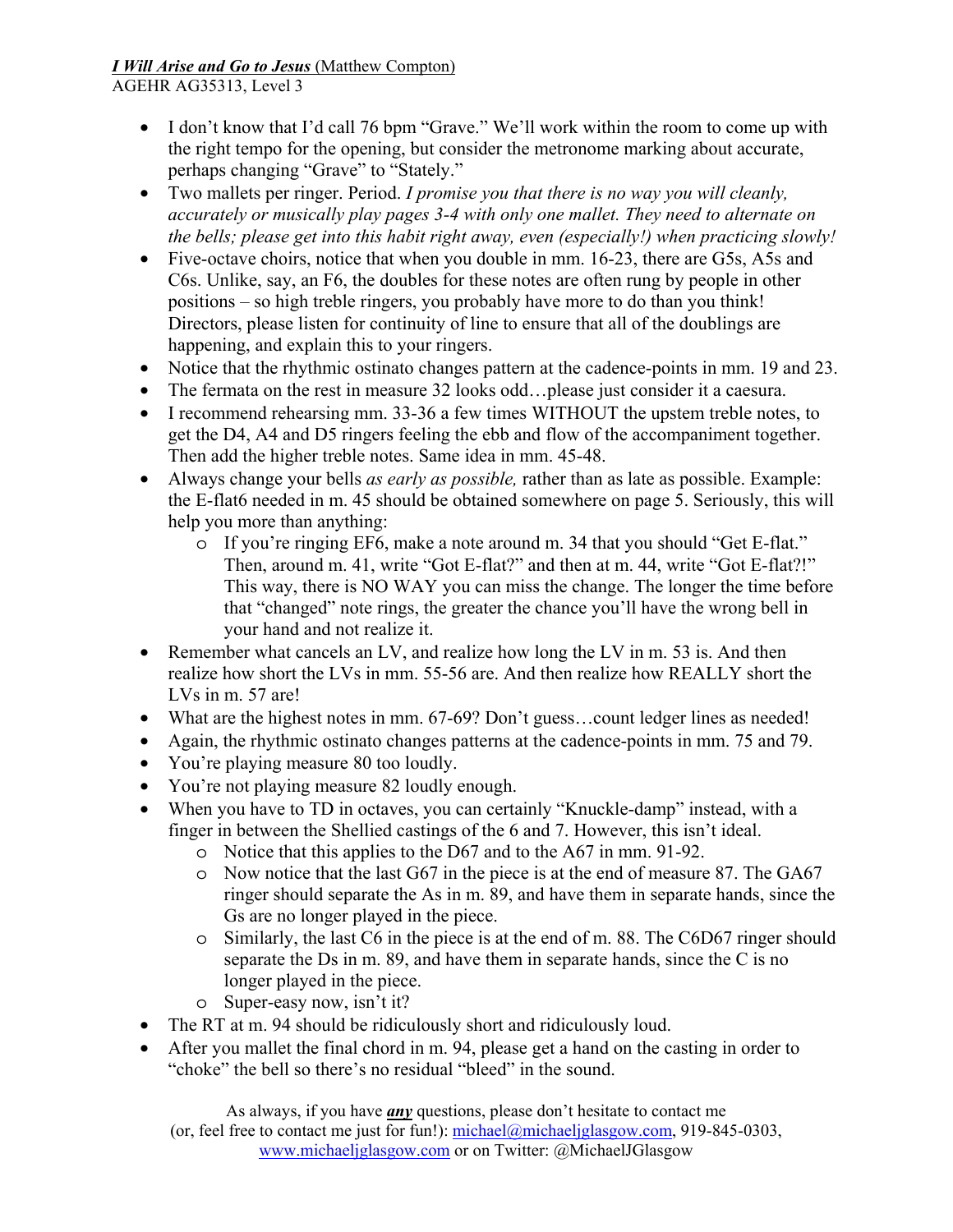## *No Dark Valley* (Michael J. Glasgow)

Agape/Hope Publishing **2665** (3-6 octaves handbell folio), **2665P** (instrumental parts for guitar, mandolin, banjo, bass and/or fiddle, in any combination), **2665C** (accompaniment CD), Level 3+/4-

- Not just *rubato* at the opening, but *molto rubato.* I'll pull back, push ahead, pause, etc., throughout. It's also rather exposed, so please know it well so that we can move together.
- The new tempo at measure 13 will be shown in a full-measure beat pattern, so at the end of the fermata, you'll see three beats. Count "1&2&3," and then play on the "and" of beat 3, and we're good-to-go!
- The demonstration recording of this piece is outstanding; I recommend listening to it on hopepublishing.com, handbellworld.com, or your favorite music-distributor's website.
- The rhythmic figure of dotted-eighth/sixteenth-tied-to-eighth/eighth that runs persistently throughout this piece is the hardest part of the piece. It really moves too fast to count "one-e-anda, two-e-and-a," etc.
	- o Yes, intellectually, we need to know where those counts go. However, in performing the rhythms, it's about "feeling" the subdivision. Most groups tend to "cheat" inadvertently, and put the sixteenth note on the following beat, or on the previous "and." It's right in between them.
		- The key is here! Count even eighth notes, and use the "and" just before the sixteenth as a "springboard" to play off of, to place the jazzy, syncopated sixteenth. (For example, measures 15, 17 and many others can be counted "Oneand-*ring*-two-and-three-and-*ring-*four-and." Just be sure the eighth note counts stay constant. This is good for slow practice; once you internalize how it feels, you'll be off and running at tempo in no time!
- Measure 21: those accents on the Plucks? Accent them, please.  $\circledcirc$  And definitely pluck them; don't mallet. It's a completely different tonal color.
- 5-octave choirs and larger: notice with the doubling bracket that starts in m. 35 that you have some C6s. Their double is, of course, C7 – but often that bell is played by another position. Heads up!
- The key change at measure 41 is *not* optional. Change bells as *soon* as possible (always!). If it's The B-flat6, for example, last rings in measure 29. Mark a note to change to B-natural around m. 31 (*Get B!)*. Then mark another note around m. 34 *(Got B?)*. And then, just in case, one more around m. 41 or 42 *(Still got B?).* This will keep us from having the B6 in m. 44 rung as a B-flat.
	- o Directors, point this example out to all of your ringers. It's a GREAT spot to show them how we can be lulled into a sense of complacency and false assurance that we have the right bell in our hands, especially when there are several measures on either side of a keychange that the bell doesn't ring.
- Please attend to all three footnotes on page 6.
	- o Don't "double down" the lowest malleted notes until you have the bells to double ALL of them. This is basically a seven-octave choir, but in the event that you acquire your bass bells piecemeal, you will need ALL of the following bells to achieve this doubling:
		- C2, D2, E2, F#2, G2, A2, B2 (and, of course, C3, D3, etc.)
	- o If you have five or more octave of bells AND chimes, in order to do the treble doublings in mm. 46-50, I would prefer the doublings be on chimes. But if you only have three octaves of chimes and five octaves of bells, you may play the chimes as written and "double up" with bells.
- Clarification: the *sub. p* in m. 51 happens on the offbeat of three. Beat 3 itself is still strong and accented.
- There's a little *f* marking hiding in m. 53; it's only three chords long before we're back to *mp.*  Then we grow, pretty dramatically, to *ff* in m. 55.
- Marts at the end of m. 56: you will be the ones who help me put the brakes on for the *molto rit.*  Please, please have this solid so you can watch.
- At the end of page 7, plan to turn the music WHILE the third chord is ringing (or sooner). We don't want to hear a "whoosh!" of pages turning when we cut off for the caesura.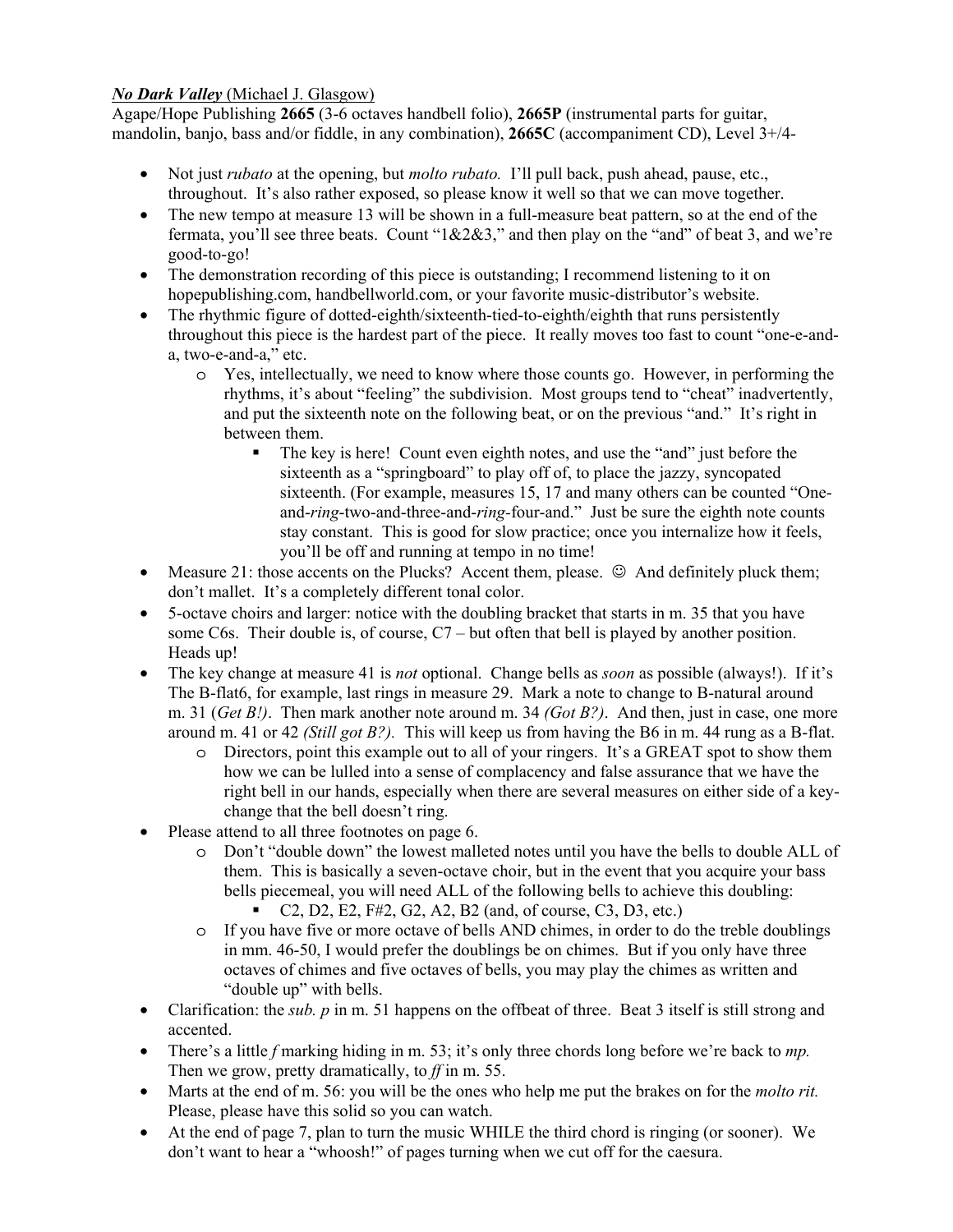- To set the pickup to m. 58 back in motion, I'll give beat 3 again as a preparation. D6s play on beat 4. Don't jump the gun.  $\odot$
- BIG crescendo happening in mm. 58 through 60!
	- o Also, *try* to keep the tempo pushing to the very end. We'll determine at the event how far we can take that optional *accelerando* once we hear it in the room.
- "Precise damp," loosely translated, means "precise damp." We can't have any "bleed" in the sound carrying into the quiet little mart tag. Put a hand on the bell to damp it (especially the large bells).
- Work as a team at the end. Yes, I know the DE5 ringer is probably fantastic and has no trouble weaving the E-flat mart at the end of 62 to the E-natural at 63, and then the E at the end of the measure. However, the FG5 ringer can have the E-natural and G set up already, way back at the start of 62. FG5 covers E-natural and G, leaving DE5 to cover E-flat and D.
	- $\circ$  Remember is it about our personal pride, or is it about finding the most foolproof way to ensure success in the music every single time we play it?

As always, if you have *any* questions, please don't hesitate to contact me (or, feel free to contact me just for fun!): michael@michaeljglasgow.com, 919-845-0303, www.michaeljglasgow.com or on Twitter: @MichaelJGlasgow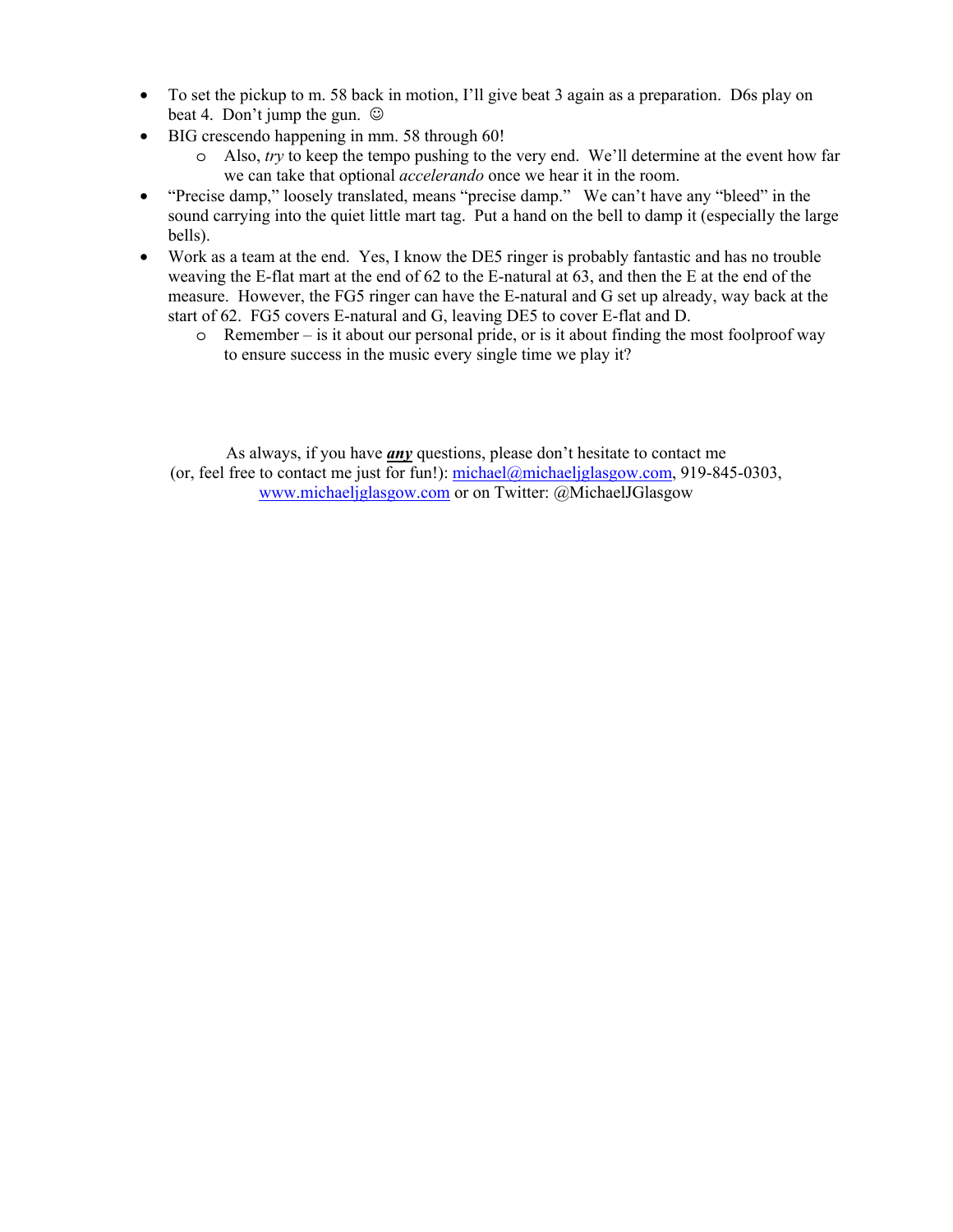# *O Sing a Song of Bethlehem* (arr. Judy Phillips)

Lorenz 20/1852L, Level 2

The publisher's marketing copy describes this arrangement as "alluring," and I agree. It's generally very straightforward, with a few "pleasant surprises" along the way that make it, to borrow a phrase from Arnold Sherman, "inevitable but fresh."

- Three treble ringers (more on that at the end) will each need one mallet for the very last chord. Please use a harder mallet with a gentler strike, to give us more focus and "twinkle" in the sound. Yarn mallets on 6s and 7s (especially when it's a delicate suspended-bell chord) just don't speak well; they make for a very dull, muted sound.
- Change the opening dynamic of the piece to *p.*
- I'd draw in the "hairpin" for the diminuendo in mm. 7-8, and note that we should be *p* at the downbeat of m. 9. The *mf* that follows (which is where the melody begins) is then rather *subito.*
- If you have a D8, please continue doubling the top notes in the non-bracketed phrase between mm. 17 and 21 (essentially making the "doubled top notes" go from the pickup to m. 14 all the way through m. 25).
- I hope to be able to use a lot of *rubato* throughout the piece, but I'll surely slow down in m. 25.  $\circledcirc$
- Note that the melody is in two octaves (chimes in the alto, and bells in the tenor) starting with the pickup to m. 31. To that end, the upstem treble bells should still crescendo as printed from m. 29 to m. 30. So let's remove the *mp* they're given at m. 31. It can grow to *mf,* but then the first half of m. 31 should rapidly fade down to *p* by beat 3 for these little "sprinkles and twinkles" up above.
- Pickup to m. 39: please write "gently." Then, for the crescendo, "Dig in!"
- Please change the *mp* at m. 43 (upper treble "sprinkles and twinkles") to *p.*
- Note that we are, in fact, in canon on page 6!
- The *forte* at m. 58 should be *subito*. Please resist the urge to crescendo in the preceding measures (perhaps writing "No Crescendo" or "Stay soft" would be a good idea!).
- If you're doubling from the pickup to m. 59 onward, let's double ALL of the "double-able" notes. In other words, not just the top note, but everything in the treble from D6 up. Note that if you have a D8, it's played on the downbeat of m. 59. If you don't have a D8, you can still double and hope that the overtones will help the audience's ear "fill in" the missing melody note (or you can elect not to double – see what works for your acoustic environment at home!).
- The flowing eighth notes at m. 62 are *not* LV.
- Obviously, we'll slow down a lot at the *rit.* in mm. 63-64. To be sure you don't blast through the caesura in m. 64, I recommend this visual aid: circle the caesura in the treble staff. Then circle it in the bass staff. Then, draw a vertical line connecting your circles, like a little sideways barbell. This is a visual "roadblock" that will make your brain pay far more attention than just circling the one in "your" staff.
- In that caesura, the EF4 ringer should get the F-natural. As soon as measure 65 comes, the F#5 and F#6 need to switch. Measure 66 is stunning when it's played correctly.
	- o Use your "neighbor favors," folks. Yes, these are pretty straightforward weaves for, say, FG5 but a quick glance through the score reveal that the F-naturals are *only* played once, in m. 66. So if they can be given away altogether to ringers who can get to them more easily, do it! (slow turn toward the B6C7 ringer, who would LOVE something else to play on this page other than Bs). No bell-hogging is allowed; we're a team.
- At m. 70, please write "Winding Down." The more you watch, the better it'll be.
- I'll show the final chord, so stop counting at m. 72 and just watch. BUT, here are a couple of changes
	- o Please only play the E6 on the downbeat, and sustain through the measure…but do NOT play it again on beat 3.
	- $\circ$  I'd like the remaining notes on beat 3 (F#6, B6, E7) to be played suspended, with mallets. See the first bullet about which mallet. Again, no one should be scrambling to juggle a ton of stuff (the EF67 ringer is great, but s/he doesn't need to be a bell hog). One idea (and there are many which would work): EF6 is ringing the E6. The CD6 ringer can mallet the F#6. The GA6 ringer can mallet the E7. And the B6C7 ringer can mallet the B6.

As always, if you have *any* questions, please don't hesitate to contact me (or, feel free to contact me just for fun!): michael@michaeljglasgow.com, 919-845-0303, www.michaeljglasgow.com or on Twitter: @MichaelJGlasgow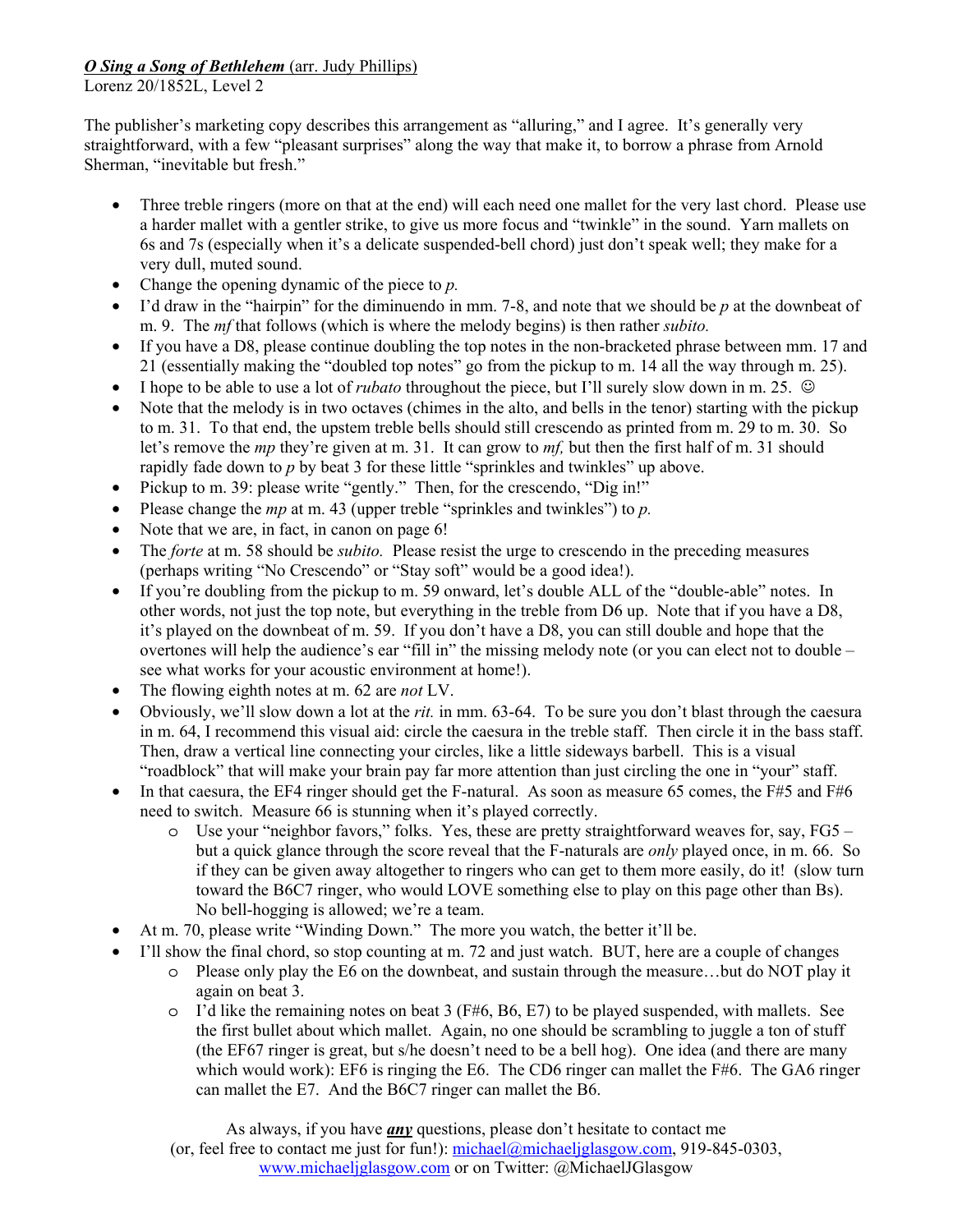## *Rejoice! He Is Risen (Rejoice in the Spirit)* (Cathy Moklebust)

Choristers Guild CGB721 (3-6 octaves), Level 2+

- The LVs can be tricky in this. The ones at the opening refer to everything. The LV that starts in m. 5 is for the accompaniment (though the whole notes are tied anyway). Notice, though, that the accompaniment notes (downstem treble and upstem bass) continue LVing from m. 5 through m. 8, whereas the melody (starting with the pickup to m. 7) is damped by note value.
	- o In this same vein, throughout the piece, the upstem bass notes are often part of the accompaniment figure represented by the downstem treble notes.
- Keep feeling the accompaniment groupings that occur in measures like 5-12, etc. The accompanimental figure lends itself to an " $8/8$ " feel, with natural groupings of  $3+3+2$  eighth notes (ONE-and-two-AND-three-and-FOUR-and). The melody sometimes follows this; sometimes not. When we're all homorhythmic (and truly 8/8 instead of 4/4), I'll probably conduct in three, showing the strong pulses, with groups of  $3+3+2$  eighth notes.
	- $\circ$  Notice that the accompaniment feel CHANGES in mm. 19-21, where you have  $3+2+3$ instead (One-and-two-AND-three-AND-four-and). (Just when you get the other way figured out!)  $\odot$  These are tricky measures, just drill them multiple times. Analogous passages include mm. 44-46 and mm. 79-81.
- For mm. 23-28, downstem trebles TD and bass notes mallet.
- For mm. 32-38, downstem bass notes mallet.
- There's a tiny *cresc*, way up above the treble clef in m. 72. Draw in the hairpin and make it apply to **everybody!**
- Keep the LV, but add mart-lifts to the G4, A4, C5 and D5 bells in measure 73 only. (I know that this occurs in other places throughout the piece; this is the only spot I want them – just to make them really "pop" out of the texture with the shake and the chimes. The LV of course continues until measure 75; three of these four bells ring again in m. 74 (keep LVing!). Bring the G4 toward the table in m. 74 and "chase it down" with a mallet at m. 75.
- Mallet downstem bass notes in mm. 75-78.
- Mallet the quarter notes in mm. 82-84. This is important: use two mallets, and alternate them. (This is a rule I insist on having us follow whenever it's possible. Obviously, sometimes you have to "cheat," like at page turns, or when you're malleting multiple bells at once, of course! But whenever possible, everyone should be using a PAIR of mallets. This keeps us musical, and lessens the ability to hammer on or "thwack" the bell [to use the technically term…])
- In the penultimate measure, I'm interpreting the *no rit.* to mean *"no rit."* Draw in a "forward" (e.g., right-pointing) arrow to keep your brain alert and send the message that we should "keep it moving!"

As always, if you have *any* questions, please don't hesitate to contact me (or, feel free to contact me just for fun!): michael@michaeljglasgow.com, 919-845-0303, www.michaeljglasgow.com or on Twitter: @MichaelJGlasgow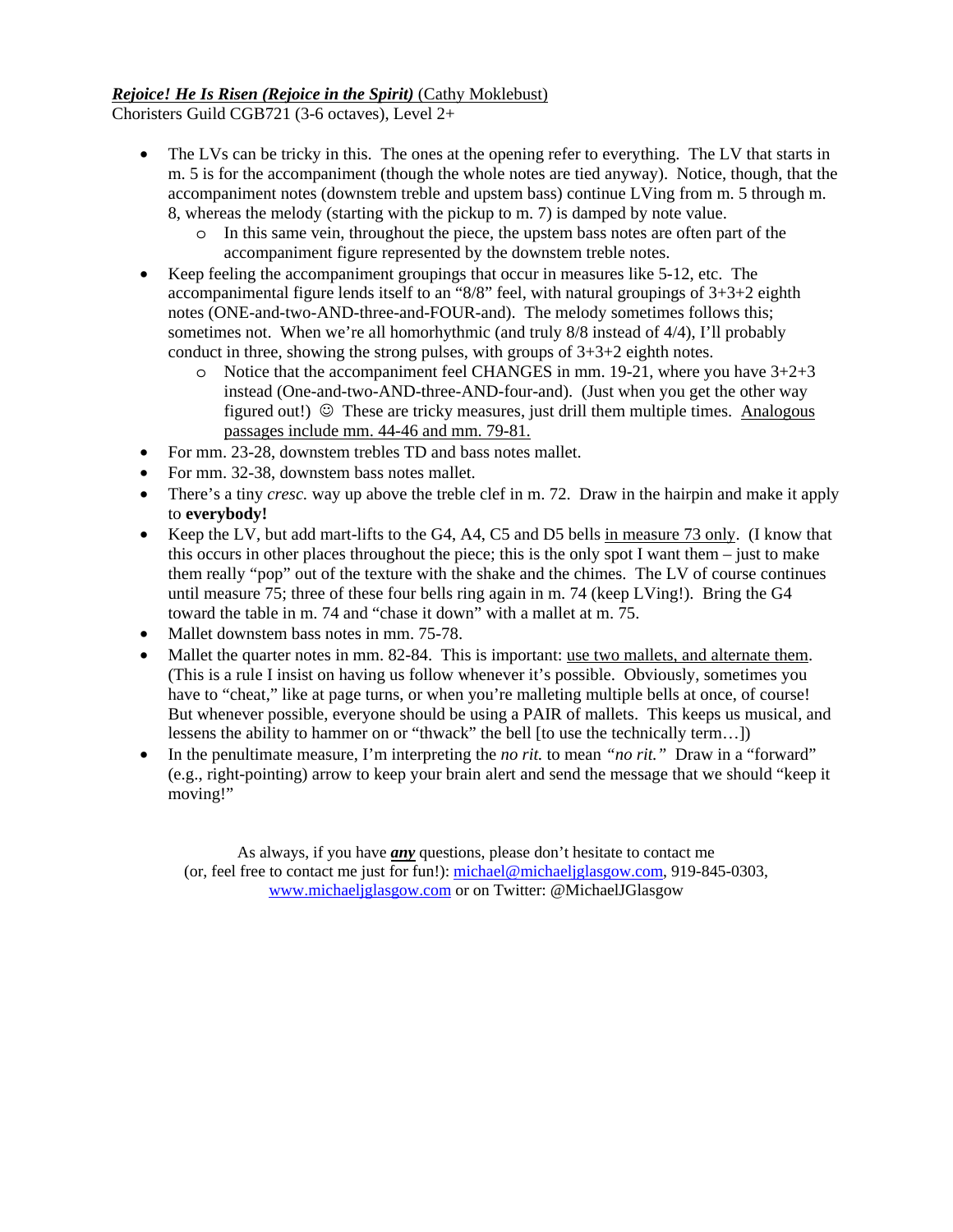# *Simple Dance, A (Michael J. Glasgow)*

Choristers Guild CGB637 (2-3 octave version) or CGB638 (4-6 octave version), Level 2+ (optional 4-)

- The concept is that the *Simple Gifts* melody often set to the text "Lord of the Dance" is actually a dance! A waltz, to be specific. To that end, I'd like to move the piece in 1, rather than in 3. (For those of you who use demo recordings as a learning aid, please know that I'd like to move this along faster than the demo.)
- Pay close attention to the parentheses and brackets in the piece for performance at home, particularly in the 4-6 octave version. Notes like E4 in measure 6 can't do "double-duty," so they're omitted by various choirs. (An analogous spot for 2-3 octave choirs is the A4 in measure 45.) For our time together en masse, however, play whatever it is you'll play as a single choir: it's all compatible for massed ringing, so it'll work out just fine!
- I won't give a big "bells up" cue, just for the basses playing G3 (4-6 octaves) and G4 (2-3 octaves). No one else should raise their bells at this time.
	- o D5-D6, please lift your bells quickly and precisely on the downbeat of measure 4.
	- o E6-C7, please lift your bells quickly and precisely on the downbeat of measure 10. This will all look very cool if the whole room does it together!
- Bell hogs, beware: regarding assignments, if you generally have B6C7 (plus any octave doublings for 5-and-6 octave choirs) at the top position, this would be a good piece to let that ringer *also*  cover the C#7, rather than having the C6D6 ringer double it with the C#6. Share the joy! (This rule can be applied, in general, for pieces which are mostly diatonic and include C# in the key signature.)
- Mark your key-change notes early, way before measure 42 if possible. (Example: C5's and C6's should change to  $C#$  in measure  $39 -$  why wait 5 measures, just to have a chance of missing it?)
- Damping throughout the piece is essential, especially in passages like 61-64, 81-96 and 114-117. My score doesn't have a single "LV" in it!
- Please make the accents strong in measure 79, which will make the *subito mp* even more dramatic in measure 80.
- There are various performance options for the *ossia* line that begins at measure 80. More advanced choirs (or choirs with a few advanced ringers in them) may opt to incorporate the *ossia*  line, which outlines the English carol melody *Tomorrow Shall Be My Dancing Day* (get it?). However, for our purposes in a massed-ringing setting, let's leave the dancing day business to the fiddler, OK?
- During the triplet section (mm. 81-95), work on the "swinging" feel of the six triplets you have to ring. I recommend the bell ringers all *sing* the melody from the pickup to m. 81 through m. 95. (Gather 'round the piano if you like, make an evening of it, whatever…but if you can SING IT, you can RING IT!) Just feel it; don't try to dissect the triplet (remember, each measure is zipping along with one pulse to the bar, so the triplets are really, really fast).
	- o To contrast the triplet section, be sure that the eighth notes are very "square" in m. 96.
- From 112 to the end, think of this as a music box sort of "winding down." I will conduct measures 112 to the end in 3, and subdivide the last two beats of measure 116 (notice what the violin is playing against your part).
- The mallet sign in measure 117 (4-6 octave version) applies only to the A2. Notice that the bell is suspended.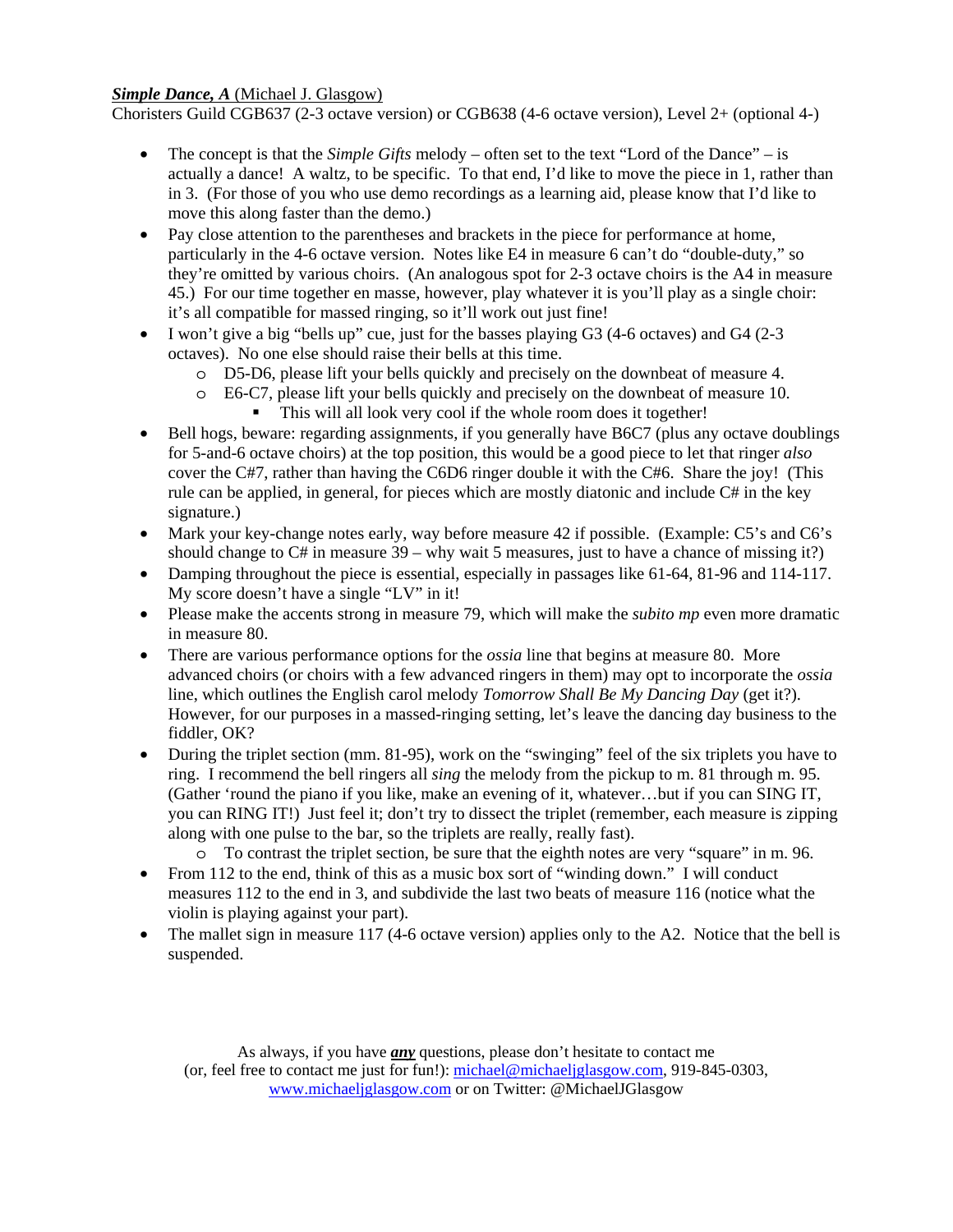#### *Triumphant Spirit* (Nicholas Hanson)

Choristers Guild CGB841 (2-3 octave version) or CGB842 (3-6 octave version), Level 3

- First, be sure you have ordered the right version of the piece for your choir! The two versions (specified above) are compatible for massed ringing, so just get the one which is for the right complement of bells.
	- o NOTE: if you have three octaves, you can ring either version, but realize the pros and cons of each: CGB841 will look "cleaner" and you will play all of the notes, but if you ever grow beyond three octaves, you'll not have those notes. CGB842 will offer you a piece you can play should you have more bells one day, but there will be several more notes than you actually own. (HOWEVER, in this particular piece, 3-octave choirs have no parentheses or brackets to deal with, so while you will see a lot of notes below C4 which you don't *own,* you won't have to omit any that you *do* have. In other words, if you have it, you should play it!)
- Be sure that the triplets are even throughout. Often, triplets get played as two sixteenth notes (semiquavers) followed by an eighth note (quaver). If you must use a "word" to count the triplets, rather than "tri-puh-let" or some such thing, I highly recommend either "e-ven-ly" or "buoy-an-cy." Both of these words will connote to your subconscious that the figure should be played, well, evenly and with some lilt, or buoyancy in it!
- It is critical that those who are playing the malleted figures use two mallets, alternating (unless, of course, you are covering two bells, in which case you haven't much choice). But trying to play the triplets with one mallet "hammering away" isn't going to produce a musical result, or a controlled sound. Two. Mallets. Per. Person. Please.  $\odot$
- The *rit*. which begins on beat 3 of bar 30 continues into the "Slower" tempo at 32.
- Observe that the melody in 34 is marked *mf,* whereas the accompaniment remains *mp.*
- Upstem treble bells, be fearless at measure 48!
- Please mark "NO RIT" in measure 61. There seems to be a tendency to want to slow this down, but it doesn't slow until the penultimate bar.
- Finally, if you are a four-octave choir, take note of the doubling-bracket in 59-63. If you are a fiveoctave choir, take note of the doubling-bracket in 50-58, which essentially continues through to the end of the piece. If you are a six-octave choir, you not only have a doubling-bracket in 50-58 (which essentially continues through to the end of the piece), but then you ALSO double TWO OCTAVES higher from the end of bar 61 to the conclusion. (And, if you're an overachieving group that can just scare up an A8 and a B8, Nick suggests you toss those in, too.  $\odot$  Otherwise, double what you can, triple what you can, and the line will sound, umm, triumphant!)

As always, if you have *any* questions, please don't hesitate to contact me (or, feel free to contact me just for fun!): michael@michaeljglasgow.com, 919-845-0303, www.michaeljglasgow.com or on Twitter: @MichaelJGlasgow